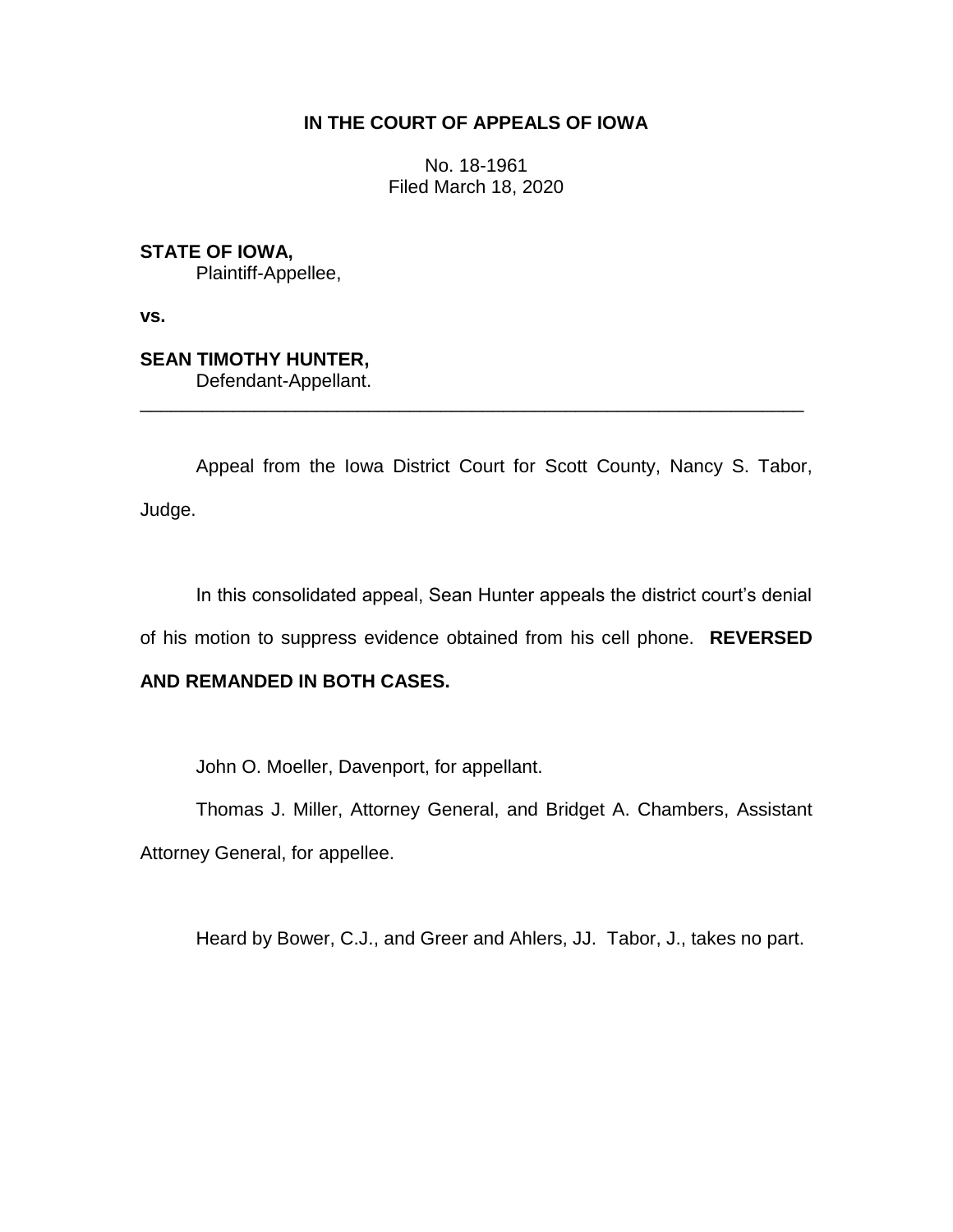### **AHLERS, Judge.**

Law enforcement officers executing a search warrant are permitted to detain the occupants or those in the immediate vicinity of the premises while a proper search is conducted. *See Michigan v. Summers*, 452 U.S. 692, 701-04 (1981). This appeal calls on us to answer the question of how far is too far in determining whether an occupant is in the immediate vicinity of the premises to be searched. While we cannot answer the question with a definitive unit of measure, we can and do say that "a few blocks" is too far under the circumstances of this case.

In this consolidated appeal, Sean Hunter appeals the district court's denial of his motion to suppress evidence obtained from his cell phone and the revocation of his probation in a separate criminal case. On appeal, Hunter argues the seizure of both his person and his cell phone away from his residence and the later search of his cell phone violated his rights under the Fourth Amendment to the United States Constitution and article I, section 8 of the Iowa Constitution. He also argues there was insufficient admissible evidence to support his conviction. Finally, he argues the revocation of his probation and sentence in the separate criminal case must be vacated because the revocation was based on his conviction.

## **I. Background**

#### **a. Factual Background**

This consolidated appeal arises out of two separate criminal cases, both involving drug crimes. In the first case, FECR376353, Hunter pleaded guilty to manufacturing, delivering, or possessing with intent to manufacture or deliver marijuana in violation of Iowa Code section 124.401(1)(d) (2016) and failure to affix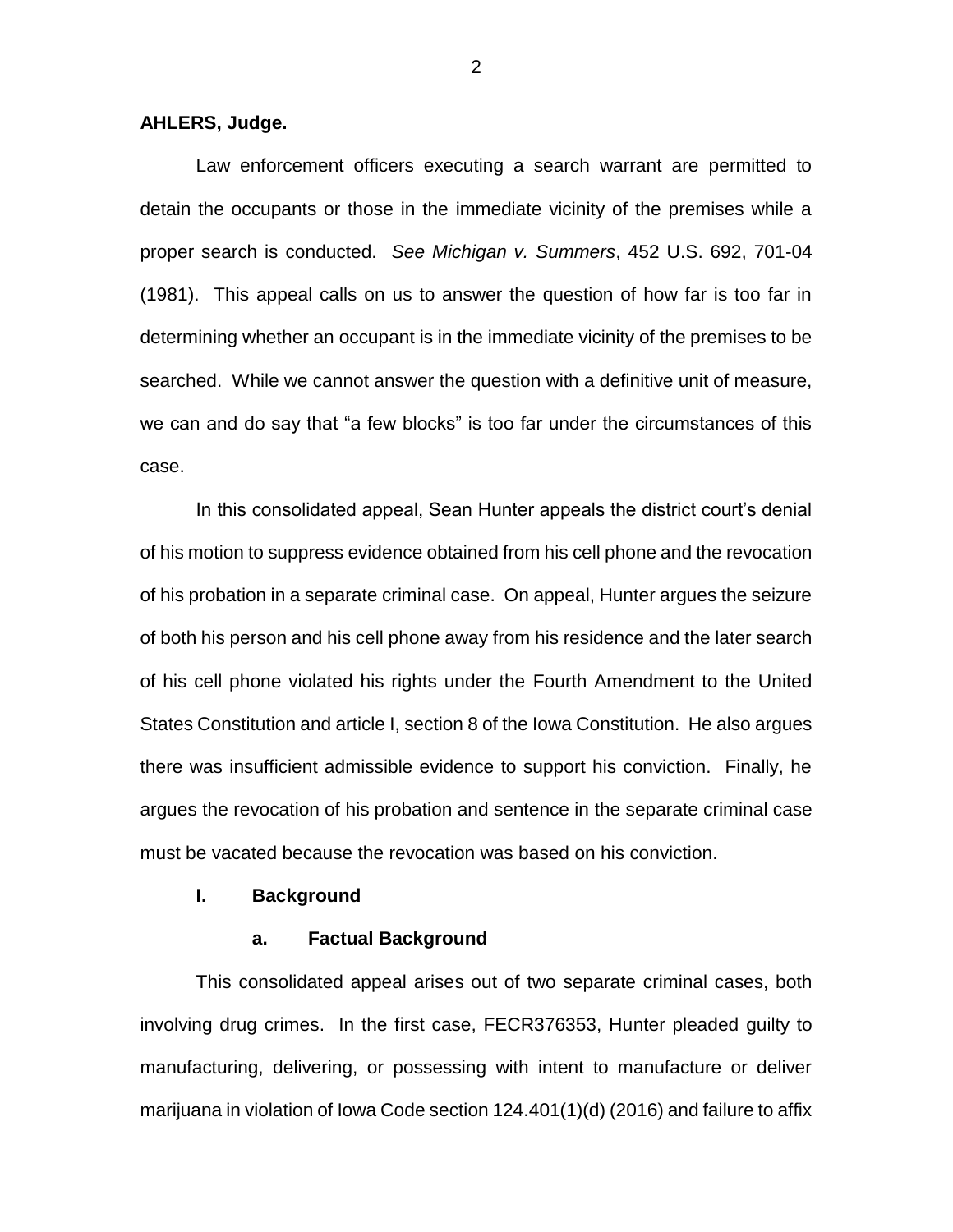tax stamp in violation of section 453B.12. The district court granted Hunter a deferred judgment and placed Hunter on probation for two years.

The search at issue on appeal occurred after Hunter was sentenced in the first case. The search led to Hunter being charged in the second case on appeal, FECR387453. In the second case, Davenport police received a tip that Hunter was dealing drugs out of his residence in Davenport. They opened an investigation and obtained a warrant permitting them to search Hunter's residence, "any and all storage areas under the control or accessible to the occupants therein," and "all open grounds, yards, easements, parking areas or other open area associated" with the residence. The warrant application did not request authority to search Hunter's person or to search Hunter's cell phone, and the warrant did not authorize any such searches.

After obtaining the search warrant, a Davenport police officer was conducting surveillance of Hunter's residence. The plan was to execute the warrant that day, but the full search team had not yet arrived. While conducting surveillance, the officer observed Hunter and another male leave the residence on motorcycles. The officer followed the two to a gas station a few blocks away and initiated contact with Hunter. The officer detained Hunter and conducted a pat down for weapons. The officer confiscated Hunter's cell phone and placed Hunter in the back of the police car. The officer took Hunter back to the residence, where the officer and other Davenport police officers executed the search warrant. The officers found several controlled substances and drug-related items in Hunter's kitchen, including 32.8 grams of marijuana, a plastic bag containing powdered cocaine, and a pill pouch containing LSD. The officers arrested Hunter and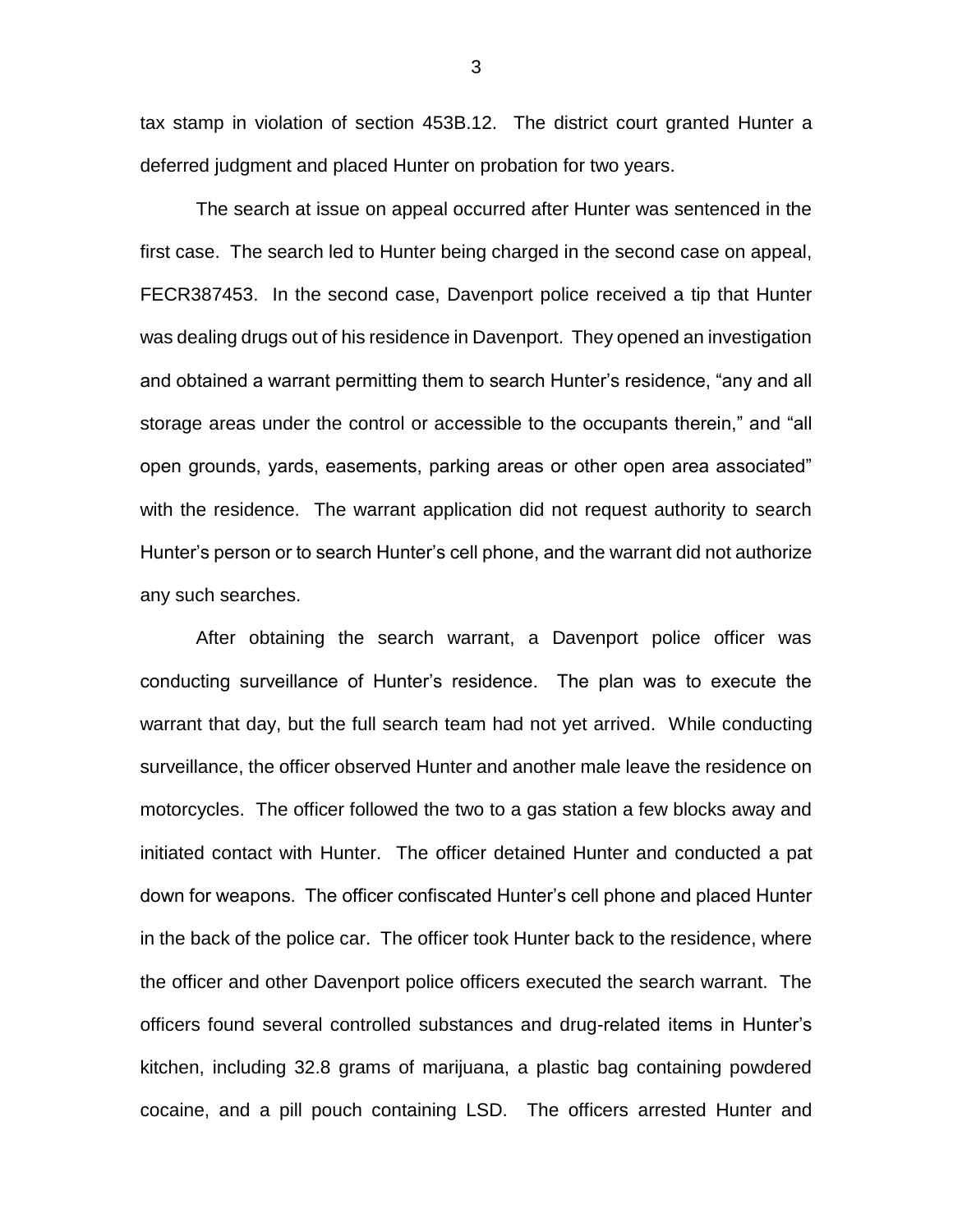retained his cell phone. The inventory of seized property filed after the search did not list the cell phone.

One week after the search of Hunter's residence, Davenport police obtained another search warrant to search Hunter's cell phone. The subsequent search of the phone revealed several text message exchanges between Hunter and other people that appeared to be a discussion of drug sales.

#### **b. Procedural History**

In the second case, Hunter was charged with: (1) manufacturing, delivering, or possessing with intent to manufacture or deliver LSD in violation of Iowa Code section 124.401(1)(b)(5) (2017); (2) manufacturing, delivering, or possessing with intent to manufacture or deliver marijuana in violation of Iowa Code section 124.401(1)(d); and (3) possession of marijuana in violation of Iowa Code section 124.401(5). Hunter moved to suppress the evidence obtained from his cell phone on the ground that the initial seizure of the cell phone was unlawful, noting the original warrant did not "show or claim a nexus between any criminal activity at the premises and the Defendant or his cell phone." After a hearing, the district court denied the motion.

The case proceeded to a bench trial. The cell phone messages were admitted into evidence. Hunter was found guilty of all three charges. Hunter moved to enlarge the court's findings of fact and urged it to reconsider its ruling on his motion to suppress. The district court granted Hunter's request to enlarge its finding of facts by making additional factual findings, but it denied Hunter's request to reconsider the ruling on the suppression motion. Hunter was sentenced to pay various financial obligations, and terms of incarceration were imposed for all three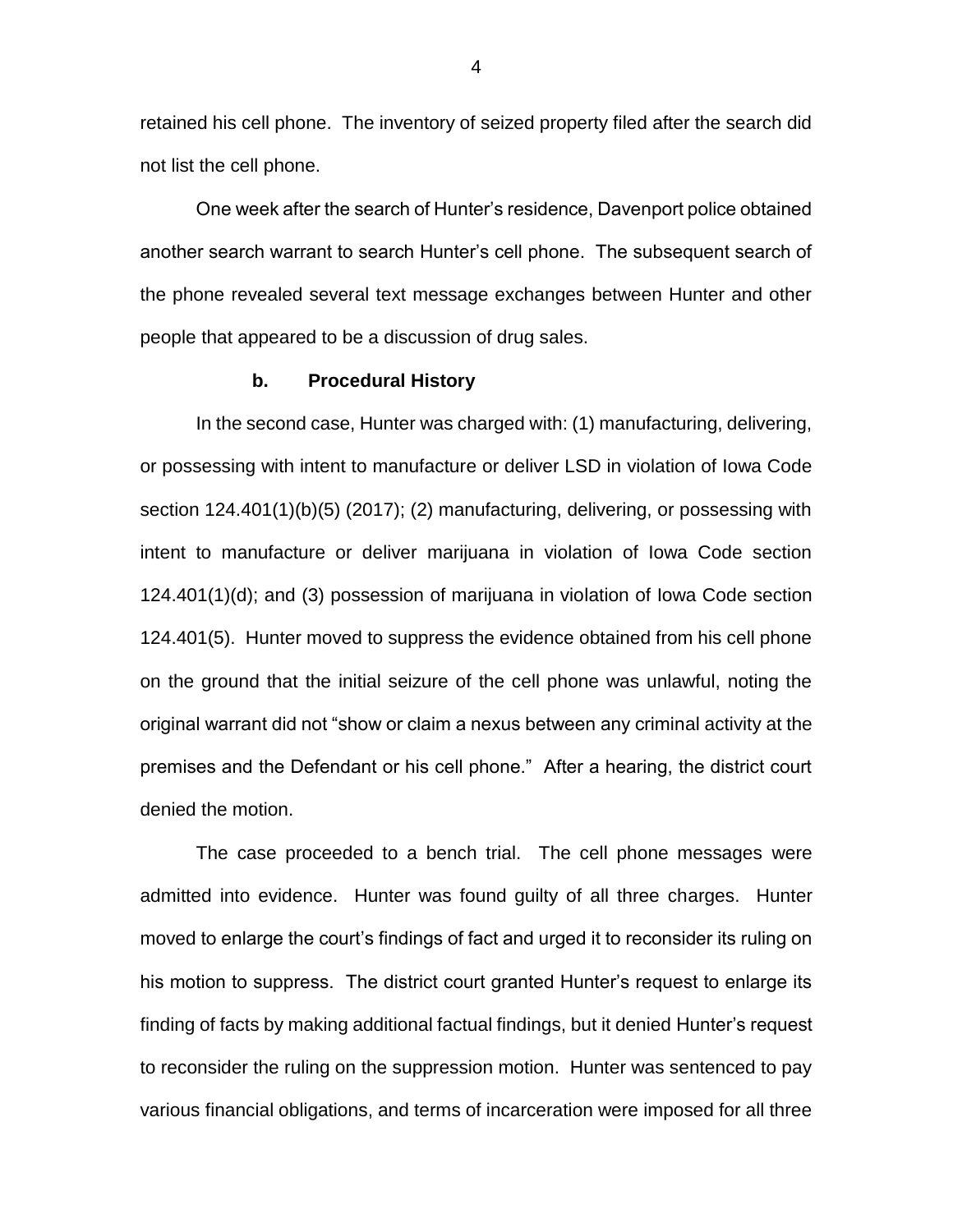charges, with all but the statutory minimum sentence of two days on the possession of marijuana charge suspended. At the same hearing, Hunter stipulated his conviction in the second case (FECR387453) constituted a violation of probation imposed in the first case (FECR376353). As a consequence of violating probation in the first case, the court revoked Hunter's deferred judgment and sentenced him to pay various financial obligations and imposed terms of incarceration, which were suspended. Hunter appeals.

#### **II. Standard of Review**

"When a defendant challenges a district court's denial of a motion to suppress based upon the deprivation of a state or federal constitutional right, our standard of review is de novo." *State v. Brown*, 890 N.W.2d 315, 321 (Iowa 2017). "We examine the entire record and 'make an independent evaluation of the totality of the circumstances.'" *State v. Brown*, 930 N.W.2d 840, 844 (Iowa 2019) (quoting *State v. Meyer*, 543 N.W.2d 876, 877 (Iowa 1996)). "We consider both the evidence introduced at the suppression hearing as well as the evidence introduced at trial." *State v. Palmer*, 791 N.W.2d 840, 844 (Iowa 2010).

#### **III. Discussion**

Hunter argues the seizure of his person and his cell phone at the gas station violated his rights under the Fourth Amendment to the United States Constitution and article I, section 8 of the Iowa Constitution. Because Hunter has not argued the United States Constitution and Iowa Constitution should be interpreted differently, we will interpret them identically for this appeal. *See State v. Wilkes*, 756 N.W.2d 838, 843 n.1 (Iowa 2008).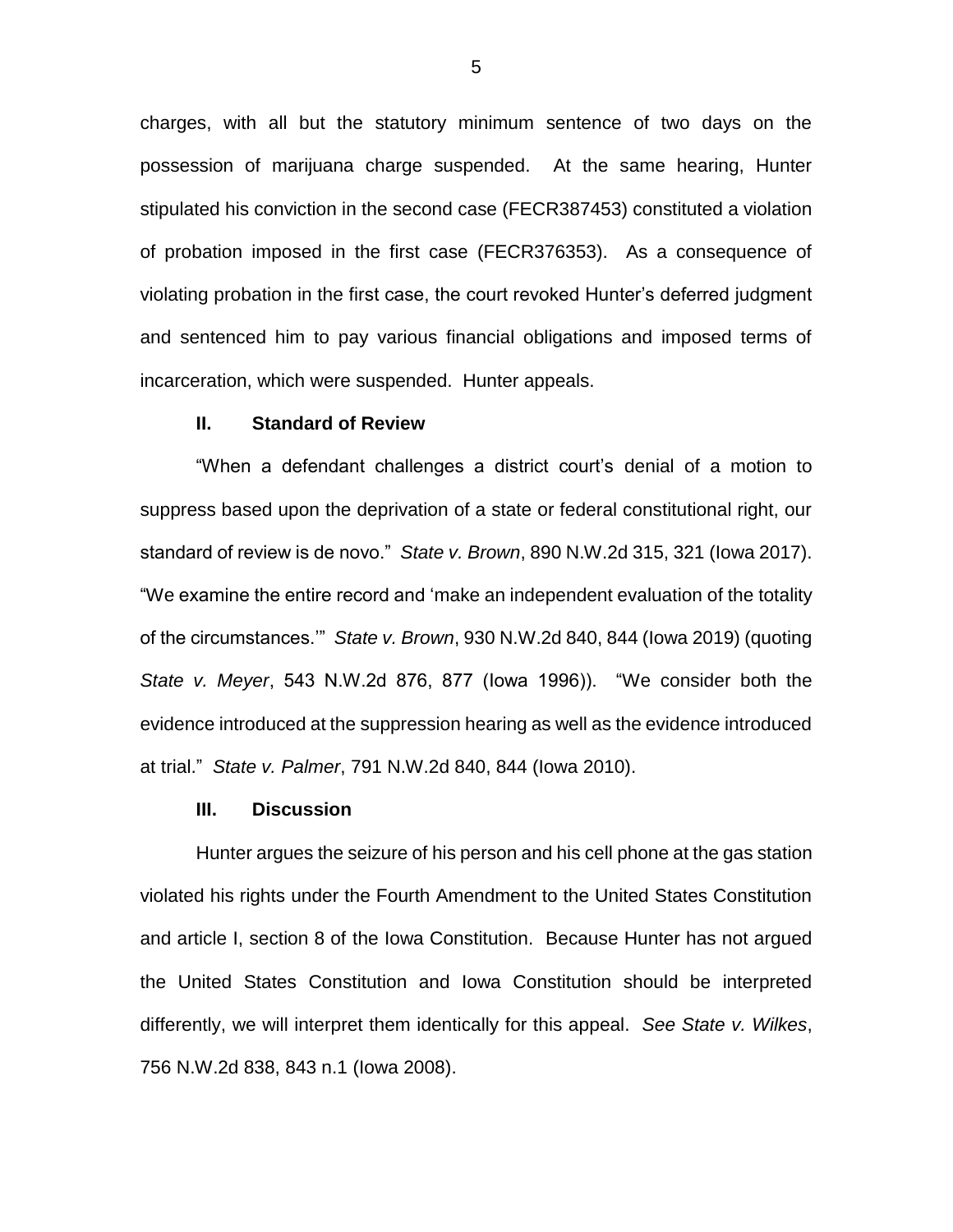The Fourth Amendment protects "[t]he right of the people to be secure in their persons, houses, papers, and effects, against unreasonable searches and seizures." U.S. Const. amend. IV. "The basic purpose of this Amendment . . . is to safeguard the privacy and security of individuals against arbitrary invasions by governmental officials." *Camara v. Mun. Ct. of S.F.*, 387 U.S. 523, 528 (1967). "Evidence obtained in violation of the Fourth Amendment is inadmissible in a prosecution, 'no matter how relevant or probative the evidence may be.'" *State v. Freeman*, 705 N.W.2d 293, 297 (Iowa 2005) (quoting *State v. Manna*, 534 N.W.2d 642, 643–44 (Iowa 1995)). "Warrantless searches and seizures are per se unreasonable unless one of several carefully drawn exceptions to the warrant requirement applies." *State v. Pettijohn*, 899 N.W.2d 1, 14 (Iowa 2017).

Hunter asserts the seizure of his person and his cell phone at the gas station was a warrantless seizure under the Fourth Amendment because the warrant for his residence did not authorize the seizure or search of Hunter or his cell phone. He also argues the contents of the cell phone obtained pursuant to the laterobtained warrant was fruit of the poisonous tree and should not have been admitted as evidence at his trial. The State argues the warrant to search the residence was sufficient to permit detaining Hunter and taking his cell phone under the United States Supreme Court's holding in *Summers*, 452 U.S. 692. Hunter has the better of the argument.

In *Summers*, law enforcement officers obtained a warrant to search the defendant's residence for narcotics. 452 U.S. at 701. Officers arrived at the residence and found the defendant descending the front steps. *Id.* at 693. The officers detained the defendant, moved him back inside the residence, and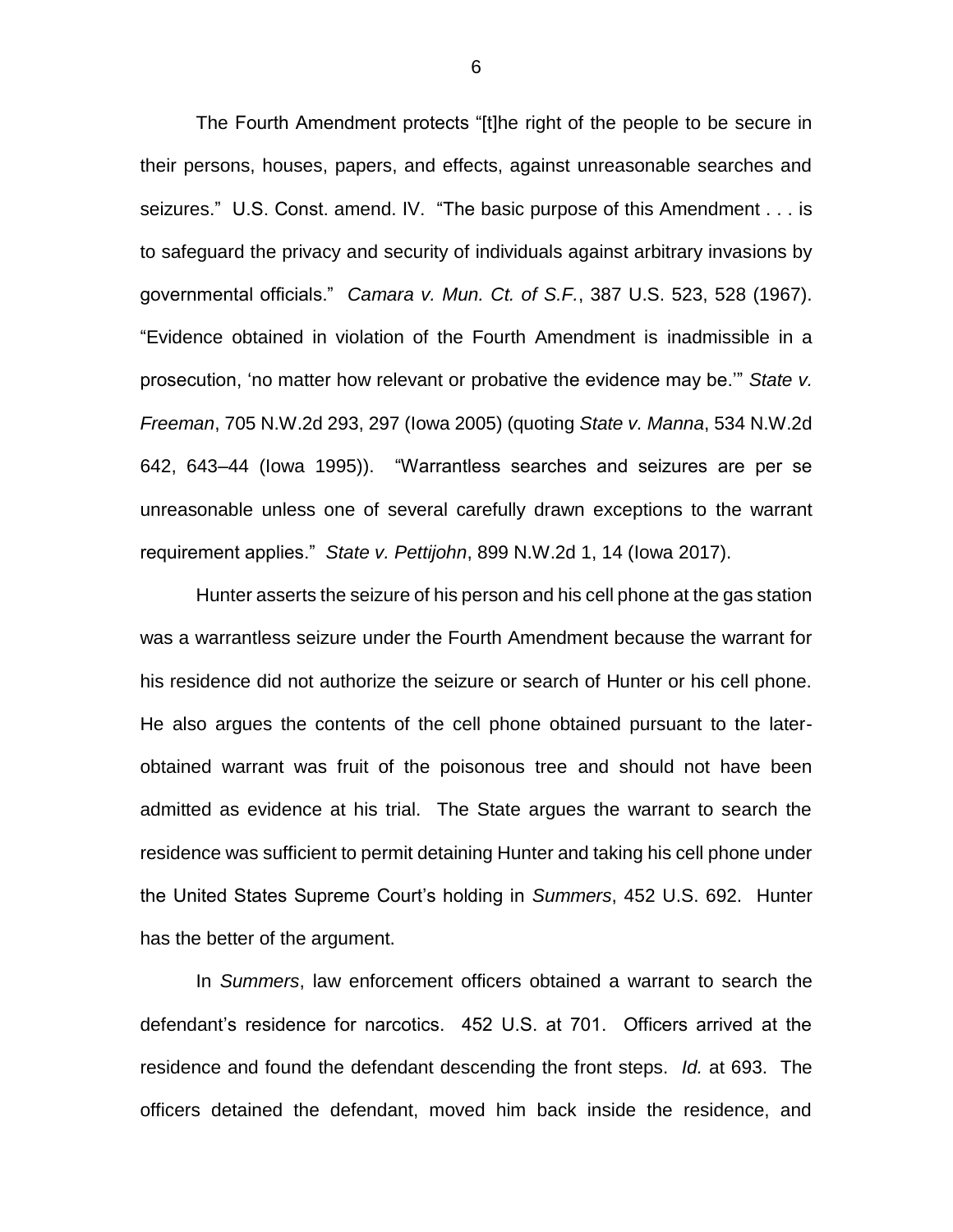executed the search warrant. *Id.* After discovering narcotics in the basement, the officers arrested the defendant, searched him, and discovered heroin in his pocket. *Id.* at 694. The Court found the search of the defendant's person was permissible under the Fourth Amendment because the warrant to search the residence "implicitly carrie[d] with it the limited authority to detain the occupants of the premises while a proper search is conducted." *Id.* at 705.

The Court limited *Summers* decades later in *Bailey v. United States*, 568 U.S. 186 (2013). In *Bailey*, police officers were about to execute a search warrant on the defendant's residence when officers observed the defendant and another person leave the residence and enter a car. *Id.* at 190. Two detectives followed the defendant while other police officers executed the search warrant. *Id.* The detectives followed the defendant for about one mile before pulling the defendant's vehicle over in a parking lot. *Id.* The detectives ordered the men out of the car, patted them down, and found a ring of keys in the defendant's pocket. *Id*. The detectives handcuffed both men, informed them they were being detained incident to the search warrant on the defendant's residence, and transported them back to the residence. *Id.* at 191. Officers found a gun and drugs in the apartment and arrested the defendant. *Id.* The officers later discovered that one of the keys seized from the defendant opened the door to the apartment at issue. *Id*. The Court held the detectives violated the defendant's Fourth Amendment rights. *Id.* at 202. Overturning the district court's denial of the defendant's motion to suppress the evidence obtained from the defendant's person during the stop, the Court imposed "[a] spatial constraint defined by the immediate vicinity of the premises to be searched." *Id.* at 201. The Court explained this new constraint was necessary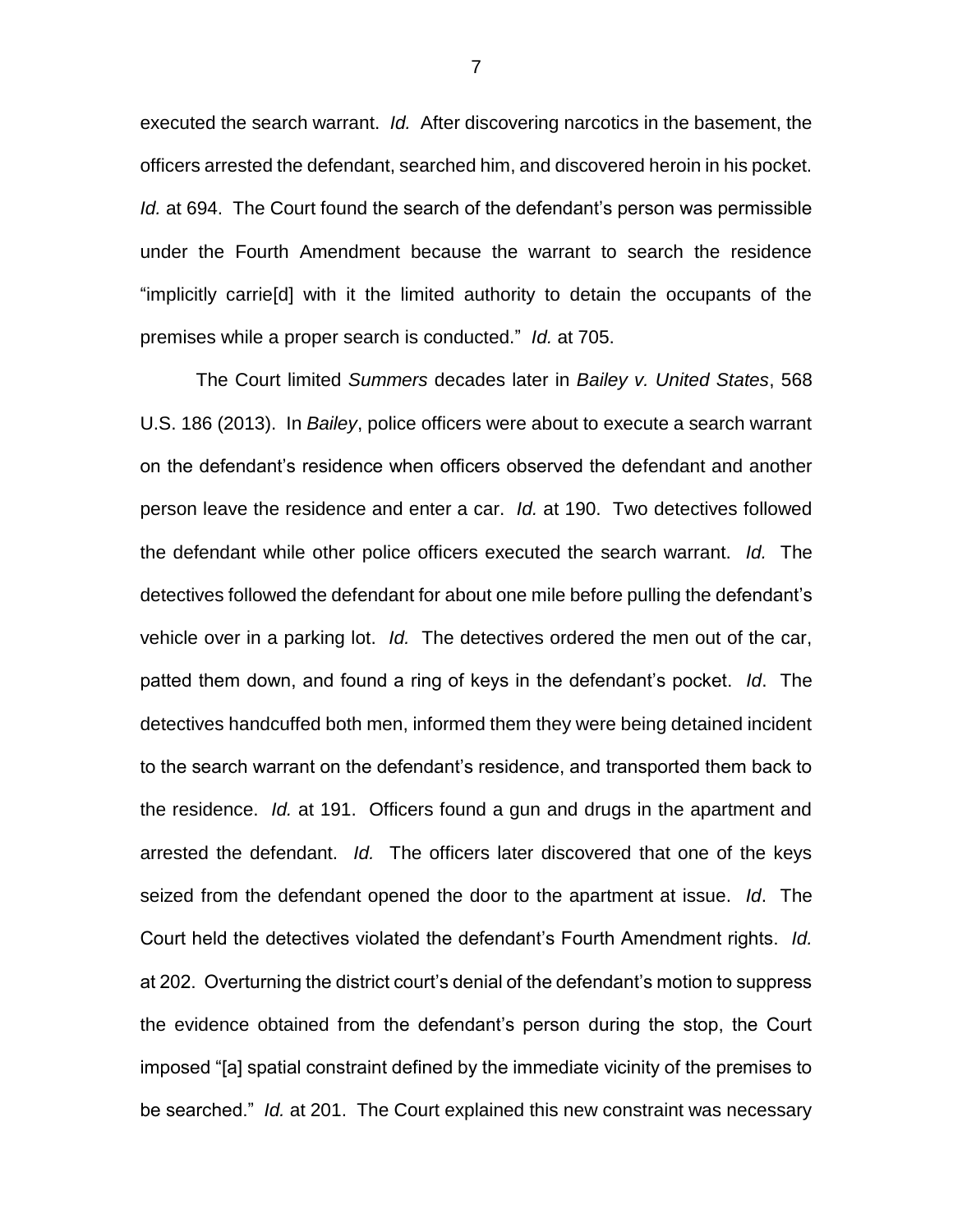because "[o]nce an occupant is beyond the immediate vicinity of the premises to be searched, the search-related law enforcement interests are diminished and the intrusiveness of the detention is more severe." *Id*. Applying this new constraint to the case before it, the Court found the defendant's detention in a parking lot one mile away from the residence was "at a point beyond any reasonable understanding of the immediate vicinity of the premises in question." *Id.*

We find the holding in *Bailey* to be controlling, as the facts in this case are very similar. Like *Bailey*, the detention here occurred at a point well beyond a reasonable understanding of the "immediate vicinity" of Hunter's residence. Officers detained Hunter at a public gas station a few blocks away from the residence. The State argues Hunter was in the "immediate vicinity" of the residence because Hunter could have called someone to have the person destroy evidence of criminal activity if he noticed the police or could have raced home to destroy evidence himself. Neither argument is persuasive. There is no evidence in the record showing Hunter was aware of an officer observing his residence, nor is there evidence Hunter was in view of the residence or independently knew the police had obtained a warrant to search his residence. *See State v. VanHecke*, No. 05-1181, 2006 WL 2265361, at \*4 (Iowa Ct. App. Aug. 9, 2006) (holding *Summers* did not support the detention of a defendant who was 400 yards away from the residence, was not in view of the residence, and was unaware of the warrant to search the residence at the time he was detained); *see also United States v. Sherrill*, 27 F.3d 344, 346 (8th Cir. 1994) (holding *Summers* did not support the detention of an occupant who had driven one block away from the residence to be searched); *cf. State v. Phipps*, 528 N.W.2d 665, 667–68 (Iowa Ct.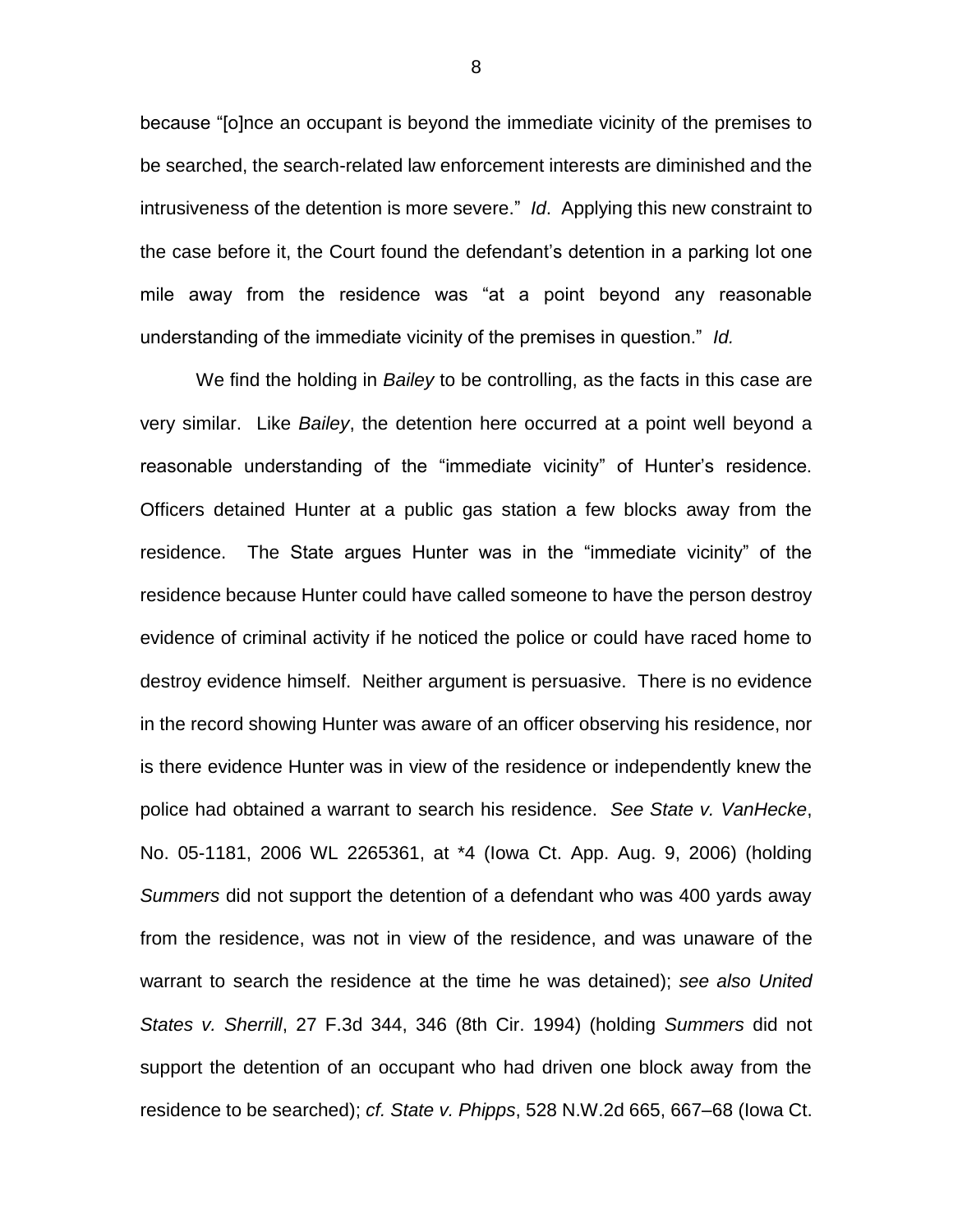App. 1995) (holding *Summers* supported detention of the defendant and another person seen exiting the premises to be searched as officers approached to execute the warrant, the two individuals were "fairly near" the door of the apartment to be searched, the two individuals were between the approaching officers and the apartment to be searched, and the other individual tried to alert the occupants of the apartment to the presence of law enforcement officers). Due to the fact Hunter was not within the "immediate vicinity" of the residence when he was detained, the seizure of Hunter, the search of Hunter, and the seizure of his cell phone were all impermissible. Since the subsequent search warrant for the cell phone was predicated on the unlawful seizure of Hunter and the phone, the contents of the phone obtained via the search warrant were unlawful fruit of the poisonous tree and were not admissible at trial. *See Wong Sun v. United States*, 371 U.S. 471, 485–88 (1963).

The State tries to save the evidence obtained from the unlawfully-searched cell phone by arguing the seizure of the cell phone can be upheld under the inevitable discovery doctrine, under which "relevant, probative evidence gathered despite Fourth Amendment violations is not constitutionally excluded when the police would have inevitably discovered the same evidence acting properly." *State v. Christianson*, 627 N.W.2d 910, 912 (Iowa 2001). The State has the burden of proving the evidence would have been discovered through lawful means. *State v. Vincik*, 436 N.W.2d 350, 354 (Iowa 1989); *see also Hogan v. Kelley*, 826 F.3d 1025, 1028 (8th Cir. 2016) ("For [the inevitable discovery doctrine] to apply, the government must prove by a preponderance that there was a reasonable probability that the evidence would have been discovered by lawful means in the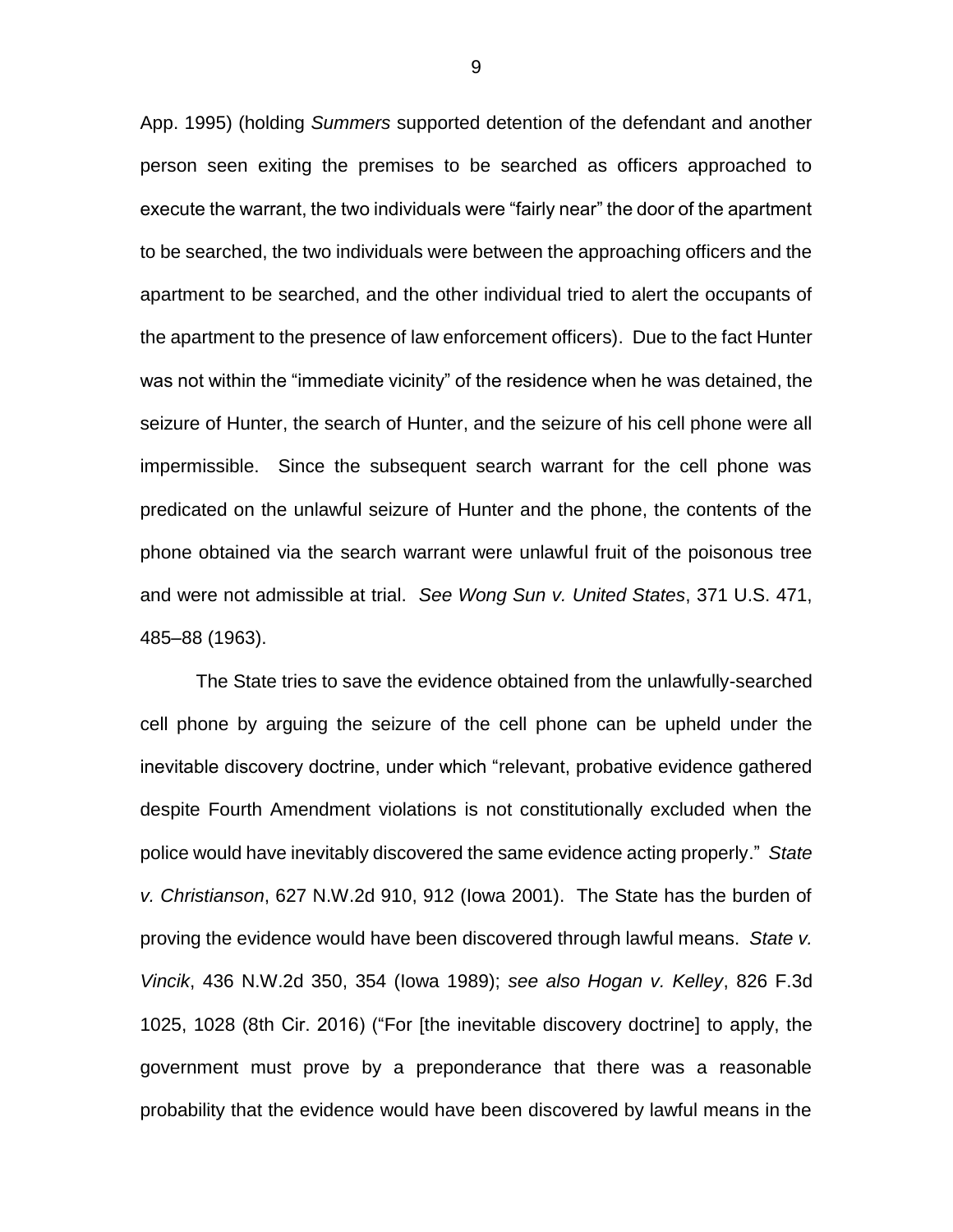absence of police misconduct and that the government was actively pursuing a substantial, alternative line of investigation at the time of the constitutional violation."). Upon our review of the record, we conclude the State has not met its burden. The State did not introduce evidence showing any basis for concluding that discovery of the cell phone or its content was inevitable, or even that officers intended to seek the phone or its contents. Given the portable nature of cell phones, not to mention the ease of losing, discarding, exchanging, or disposing of a cell phone or its contents, it was not inevitable the phone or its contents would have been discovered had officers not illegally seized Hunter and the phone.

## **IV. Conclusion**

We conclude the seizure of Hunter and his cell phone was not constitutionally permitted and the subsequent warrant authorizing search of the phone was fruit of the unlawful seizure. Therefore, the contents of the cell phone obtained via the subsequent search warrant should have been suppressed and not admitted as evidence at trial. Due to the improperly-obtained evidence being admitted at trial, the conviction and sentence imposed are hereby vacated and the case (FECR387453) is remanded for a new trial without admission of the improperly-obtained evidence.

We do not address Hunter's sufficiency-of-the-evidence claim on appeal in light of our resolution remanding for a new trial in FECR387453. Due to the fact that the revocation of his probation in FECR376353 was based on his conviction in FECR387453, which has now been vacated, we vacate the revocation of his